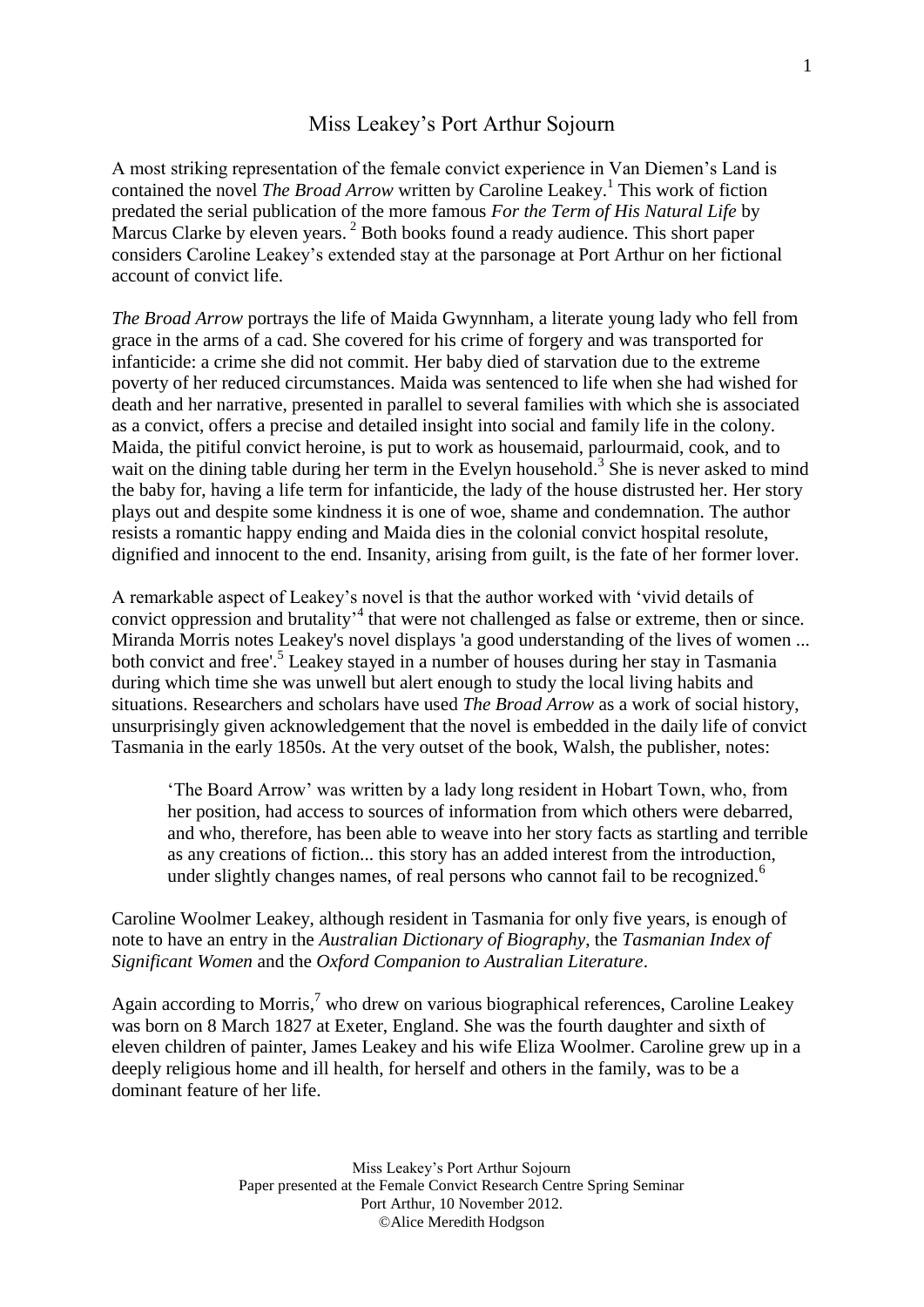Caroline left England to join her sister Eliza in Tasmania. Eliza, her husband Reverend Joseph Gould Medland and their child lived in Hobart Town. Medland held a chaplaincy post with the convict department and was part of a learned protestant social set led by Bishop Nixon. Eliza was expecting her second child and the intention was that the unmarried 20 year old Caroline would support her to avoid the necessity of a convict nursemaid. Caroline arrived in Hobart Town in January 1848 and seems to have enjoyed a period of good health in which she was able to visit and get about as well as assist her sister. But this did not last and after 12 months in the colony her health failed and she again became an invalid.

Caroline Leakey spent time in the company of Bishop Nixon, his wife Anna Maria Woodcock and their large family. Nixon purchased Bishopstowe [now Runnymede] in 1850 and it appears that Joseph Medland leased his former home Boa Vista and the family, including Caroline, then lived there. It is from Boa vista that much of Leakey's poetry was written. According to JC Horner's biographical notes, 'though confined to the [Medland] house she was able to observe the children and servants of the household, while [her] particular concern was the colony's medical and hospital care.<sup>8</sup>

In November 1851 Leakey's health improved and she travelled to Port Arthur to stay with friends, Rev Thomas Boothby Garlick and his wife Ann, at Port Arthur. There, in a visit that lasted 12 months, she absorbed the sights and sounds of the convict settlement. Interestingly, while she was there Ann Garlick was delivered of a daughter who was named Caroline but that is another story.<sup>9</sup>

Her health again deteriorated on her return to Hobart Town and medical advice was that she return to England. She departed Tasmania aboard the *Australasia* in March 1853. Gillian Winter notes that Leakey did not leave her cabin for the entire three month voyage.<sup>10</sup> Her later life in England was one of religious and family devotion, ill health for herself and care for her aging parents when well enough, and charitable and educational works when her health and resources permitted. Her constant ill health resulted in overconsumption of both laudanum and alcohol which each influenced her physical and mental state.<sup>11</sup> She published a book of poetry, having earlier been encouraged to do so by Bishop Nixon and Caroline, Lady Denison both of whom are acknowledged in the volume.<sup>12</sup> Leakey was a devout woman dedicated to her family and to 'good works'. *The Broad Arrow* is her only novel. Her later writings were religious tracts and occasional stories for religious publications.

Leakey's novel draws strongly on colonial social life and Gillian Winter and Shirley Walker each describes it as a primary social document'. <sup>13</sup> Winter notes many of the characters in *The Broad Arrow* are portraits of colonial figures: Dr James Wilson Agnew medical officer and later politician was Dr Lamb, Joseph Medland [Leakey's brother in law] was Rev Herbert Evelyn, her young nephew Joseph was the child Charlie Evelyn and Rev Thomas Garlick was Rev Harelick. Governor Denison and his wife were portrayed as the Denmans. And, the invalid Emmeline bears some resemblance to Leakey herself. It seems Leakey also borrowed from other authors for the courtship details of convict servants Lucy and Robert in *The Broad Arrow* bear a similarity to the published account by Louisa Anne Meredith of the circumstances in Meredith's own household at *Riversdale*. <sup>14</sup> Leakey and Meredith would have been acquainted as the Merediths were also part of the literate and artistic protestant set.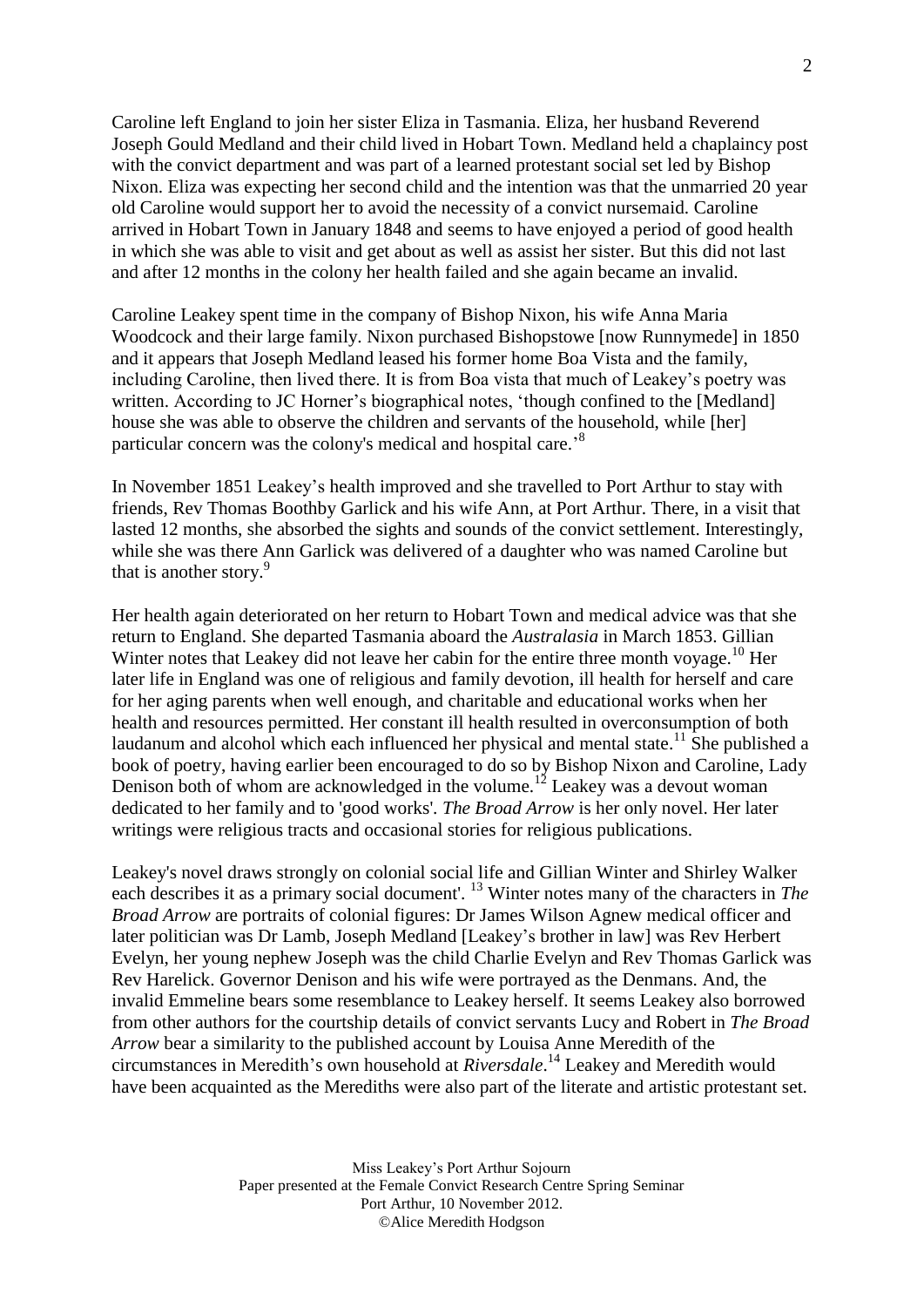As I've already noted, Caroline Leakey stayed in Port Arthur about a year, in 1851-52, residing in the parsonage. The settlement was a bustling community if an unevenly structured one. Coutlman Smith notes it was dominated by men: convicts, soldiers, warders and administrative officers.<sup>15</sup> Females living at Port Arthur were almost exclusively the wives of officers and administrators of the convict department or their daughters. Access to the entire peninsular was only possible with the permission of the Lieutenant Governor and daily life was strictly supervised. Free people in Port Arthur attempted to live as normal a life as was possible in its remote and institutionalised environment. The near environment of the parsonage in the early 1850s was of an English garden. The Officers' Gardens, where the ladies walked, built largely as a result of the planning and interest of William Champ who was commandant from 1844-1848, held ornamental trees, rose gardens and borders of English flowers, with long paths giving vistas of the gardens and the water.<sup>16</sup>

Champ had been replaced by Lt George Courtney in 1848 and Courtney was still in the post of superintendent at the time of Miss Leakey's visit. He had commenced his tenure with complaints about every aspect of his role,<sup>17</sup> but by 1851 administrative life had again settled into an institutional pattern. According to Maggie Wiedenhofer,<sup>18</sup> '... prisoners in chains were a common sound and sight': as evoked in the novel.

The parsonage was built c 1840 and was the only double storey residence in the Port Arthur settlement. It was part of the row of houses known as Civil Officers' Row which stood next to the convict church. Walter Pridmore suggests the double storey construction was reflective of the status of the clergyman.<sup>19</sup> Its first occupant was the Wesleyan minister Rev John Allen Manton who took up residence in 1842. Its most notable residents were Rev George Eastman and his large family. Eastman arrived in 1858 from his former post at the Ross Female Factory and remained until his death in 1870.<sup>20</sup> He was then reputed to haunt the residence. The parsonage was destroyed by fire in 1895 and rebuilt then used as the post office. The reconstructed building still stands and likely we will visit it today.

Towards the end of the novel, the Evelyn family, whose trials and tribulations run parallel to Maida's story, journey to Port Arthur where the family patriarch, Rev Herbert Evelyn, is to cover the post of Anglican chaplain to allow the incumbent, Rev Harelick, to take a holiday. Thus the reader is transported aboard the *Kangaroo* for the sea journey from Hobart Town to Port Arthur, stopping at the probation stations along the way to deposit convicts and officers. Then the reader is treated to a narrative account of the social history of Port Arthur, from the perspective of free settlers immersed in the institutional life of the convict settlement.

While Maida is not along for the trip, it is nonetheless an important segment of the novel for it presents life at the convict station as a contrast to life in Hobart Town. It also describes domestic life without female convict servants for the parsonage is supplied only with men including for the duties of cook and nursemaid. For free women, life was dominated by household matters, supplies, bartering, gossip and making do.

For the fictional character Emmeline, the arduous journey to Port Arthur resulted in her remaining in her parsonage bedroom, established in the front downstairs parlour to save the invalid from the stairs, for many weeks of recovery. Leakey described Emmeline's view of the parsonage aspect thus: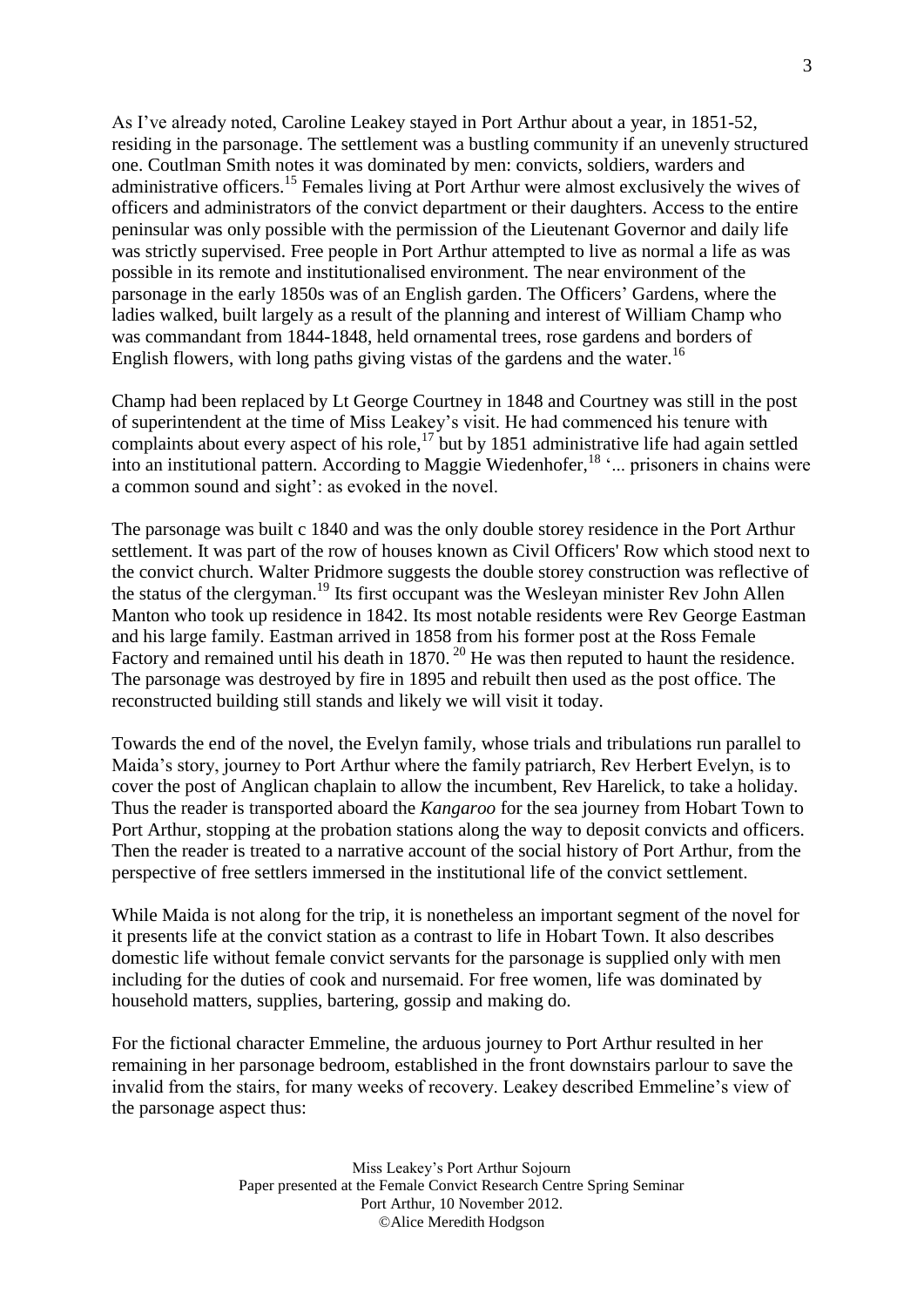[her view] opened on the station, and had by no means the pleasant landscape which enlivened the upper apartments. The lovely Bay, and the Isle of the Dead, were not to be seen; but some gardens intervening, beguiled the more immediate sight from the prison apparatus, unescapably conspicuous on a prolonged survey from the bow window. $^{21}$ 

The ground floor veranda at front and sides of the building was likely a spot for a chair for the invalid Miss Leakey to recline, to take the air, and to watch, listen and record the scenes and sounds of the settlement. The novel recalls the bell sounding the start of each day, the clanking of the second-sentence men's irons as they are marched away for their work, and the bustle of settler households as they sought to bring some ordinariness to their life in an extraordinary location.

Leakey's novel addresses social conditions, the convict system, the scenic qualities of Tasmania, and the fate of Tasmanian Aboriginal people. Convict institutions including the *Anson*, convict hospital and Cascade Female Factory are faithfully depicted. There are detailed descriptions of houses and shops, the clothing of both the fashionable settler and the transported convict, and the taverns and 'dives' where convicts and poor alike take their pleasure.<sup>22</sup> All is described as a result of first hand observation and experience [though it is unlikely Leakey ever set foot in a grog shop]. For Winter, '... the most powerful achievement of the novel is the portrayal of the female convict system in all its facets.'<sup>23</sup> While it is not our job to consider Leakey's literary output, critics are divided about the merits of *The Broad Arrow*. To some it is sentimental and melodramatic and overlayed with a priggish religiousness. To others it is an important early work of feminist fiction. For those with an interest in Vandemonian convicts and in private domestic life, it is a trove of social history.

## Endnotes

<u>.</u>

Port Arthur, 10 November 2012.

©Alice Meredith Hodgson

<sup>&</sup>lt;sup>1</sup> Caroline Woolmer Leakey, *The Broad Arrow: being the story of Maida Gwynnham a 'Lifer' in Van Diemen's Land* (North Ryde, NSW: Eden, 1988). The novel was written under the pen name Oliné Keese.

<sup>2</sup> Debra Adelaide, ed. *A Bright and Fiery Troop: Australian Women Writers of the Nineteenth Century* (Ringwood: Penuin, 1988). p. 3.

<sup>3</sup> Leakey, *The Broad Arrow: being the story of Maida Gwynnham a 'Lifer' in Van Diemen's Land*. p. 181.

<sup>4</sup> Adelaide, *A Bright and Fiery Troop: Australian Women Writers of the Nineteenth Century*. p. 3.

<sup>5</sup> Miranda Morris, *Placing Women: a methodology for the identification, interpretation and promotion of the heritage of women in Tasmania* (Hobart: Government of Tasmania, 1997). p. 76.

<sup>&</sup>lt;sup>6</sup> From the 'Original Publishers' Note' in Leakey, *The Broad Arrow: being the story of Maida Gwynnham a 'Lifer' in Van Diemen's Land*.

<sup>7</sup> Morris, *Placing Women: a methodology for the identification, interpretation and promotion of the heritage of women in Tasmania*.

<sup>8</sup> JC Horner, "Leakey, Caroline Woolmer (1827–1881)," in *Australian Dictionary of Biography* (Melbourne: Melbourne University Press, 1974). See: http://adb.anu.edu.au/biography/leakey-caroline-woolmer-4001, accessed 1 November 2012.

<sup>9</sup> *Colonial Family Links Database*, http://portal.archives.tas.gov.au/, accessed 1 November 2012.

<sup>&</sup>lt;sup>10</sup> Gillian Winter, "'We Speak That We Do Know, and Testify That We Have Seen'. Caroline Leakey's Tasmanian Experiences and Her Novel The Broad Arrow," *Tasmanian Historical Research Association Papers and Proceedings* 40, no. 4 (1993). p. 137.

<sup>11</sup> Shirley Walker, "'Wild and wilful' women: Caroline Leakey and The Broad Arrow," in *A Bright and Fiery Troop: Australian Women Writers of the Nineteenth Century*, ed. Debra Adelaide (Ringwood: Penguin, 1988). p. 88.